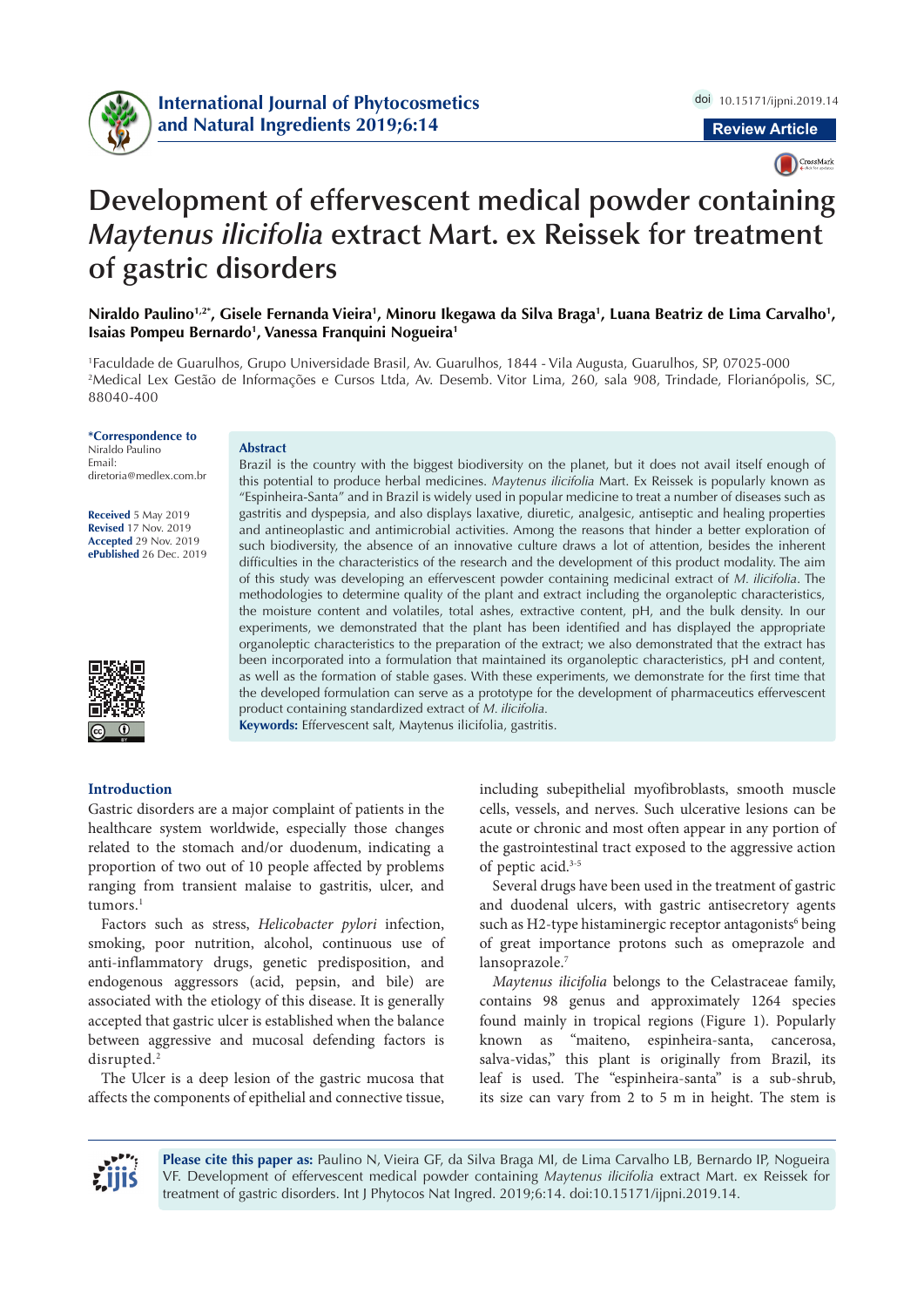

**Figure 1**. *Maytenus ilicifolia* Mart. ex Reissek leaves and fruits.

woody and has pointed and jagged leaves 4 to 12 cm long. The primary chemical constituents reported for *Maytenus* spp. include terpenes (maytin, tringenone, isotenginone II, congorosins A and B, maitenoic acid), triterpenes (friedelanol and friedelin), essential oils (friedenelol), tannins, especially galics (epicatechin, epigallocatechin, and gallate of epigallocatechin), glycol monogalactosyldiacylglycerol, digalactosyldiacylglycerol, trigalactosyldiacylglycerol, tetragalactosyldiacylglycerol and sulphoquinovosyldiacylglycerol) and, lastly, alkaloids (maitein, maytinprine and maytol).8-12 While Chiapetti et al<sup>13</sup> established methods of analyzing the different plant extracts of *Maytenus ilicifolia* by the HPLC technique.

*Maytenus ilicifolia* can be used for gastritis, dyspepsia, and adjunctive treatment of peptic ulcers. It acts as a regulator of stomach functions and promotes the protection of the gastric mucosa.<sup>14,15</sup>

This paper aims to develop an effervescent medicinal powder containing a standardized extract of *Maytenus ilicifolia*.

#### **Methodology**

#### Materials

In these experiments we use the following equipment: volumetric flask, analytical balance (explorer Ohaus), water bath, beaker, crucible, condenser, spatula, spectrophotometer, greenhouse, amber container, funnel, refrigerator, mortar, and pestle, warming blanket, muffle, filter paper, pH meter (Ohaus), rotavapor (Fisatom), test tube.

## Methods

## *Plant Quality Control*

The plant drug consists of dry leaves containing at least 2% of total tannins. Total tannins consist of at least 5% tanning fraction and at least 4% non-tanning fraction, as described in the Farmacopéia Brasileira. The tannins found in *Maytenus ilicifolia* were quantified by the gravimetric method through acetate precipitation of copper, method developed by Caldeira.16 The *Maytenus ilicifolia* samples used in the tests were from pharmacies in the city of São Paulo, Brazil.

The determination of organoleptic characteristics, such as appearance, color, and odor, were visually evaluated.17 Briefly, the plant samples were processed according to the sensory characteristics evaluation, according to the monographs in the Farmacopéia Brasileira.<sup>18</sup>

Moisture/Volatile materials tests were performed as follows:

A dry, empty crucible was weighed, added 2 g of the dried plant, brought to the greenhouse at 105°C, weighed every hour until it was kept constant. A trial was done in triplicate.

In order to determine the % total ashes, after keeping the constant weight of the moisture/volatile materials test, it was taken to muffle for two hours after it was taken out and weighed. A trial was done in triplicate.

To determine the extractive content, 4 g of the plant was weighed and placed in a volumetric flask and made up to 100 mL of water, using the heating blanket and the condenser was kept at temperature for one hour, filtered to obtain the plant extract, then 10 mL was taken. The solution is placed in the oven at 105°C and weighed every hour to constant weight. A trial was done in triplicate.

#### *Method of Preparing Extracts*

The method used was maceration. 200 g of the dried plant was weighed. This was placed in an amber glass vial and made up to 2000 g with 77°GL cereal alcohol. This was kept in the dark environment and was shaken daily for 2 minutes for better extraction, and this was held for 7 days. Then the extract was filtered on filter paper. The obtained extract in rotavapor, to make a fractional distillation, thus removing the alcohol, leaving only the concentrated extract of the plant.<sup>20</sup>

Sampling was performed according to the Farmacopéia Brasileira.<sup>21</sup> All samples were evaluated in duplicate. Generic tannin extraction: we weighed 1g of the sample in a 100 mL beaker and added 25 mL of distilled water, boiled for 2 minutes; the supernatant was filtered using quantitative filter paper (Quality brand, weight 80  $g/m^2$ , thickness 205 µm and gray 0.5%) to keep the powder at the bottom of the initial container; this process was repeated twice. At the end of the procedure, the extract was transferred to a 100 mL volumetric flask and made up to 100 mL  $(1:100)$  with distilled water.<sup>22</sup>

The organoleptic characteristics, such as appearance, color and odor were visually evaluated, to perform the quality control of the extract.<sup>17</sup>

The determine pH as follows: the electrode was removed from the KCl solution, washed with distilled water jets, and then dried with filter paper. Calibration pH, the electrode was washed with distilled water and dried with filter paper.<sup>23</sup> Triplicate pH measurement.

### *Method of Preparing Effervescent Powder*

To prepare the effervescent powder, tartaric acid was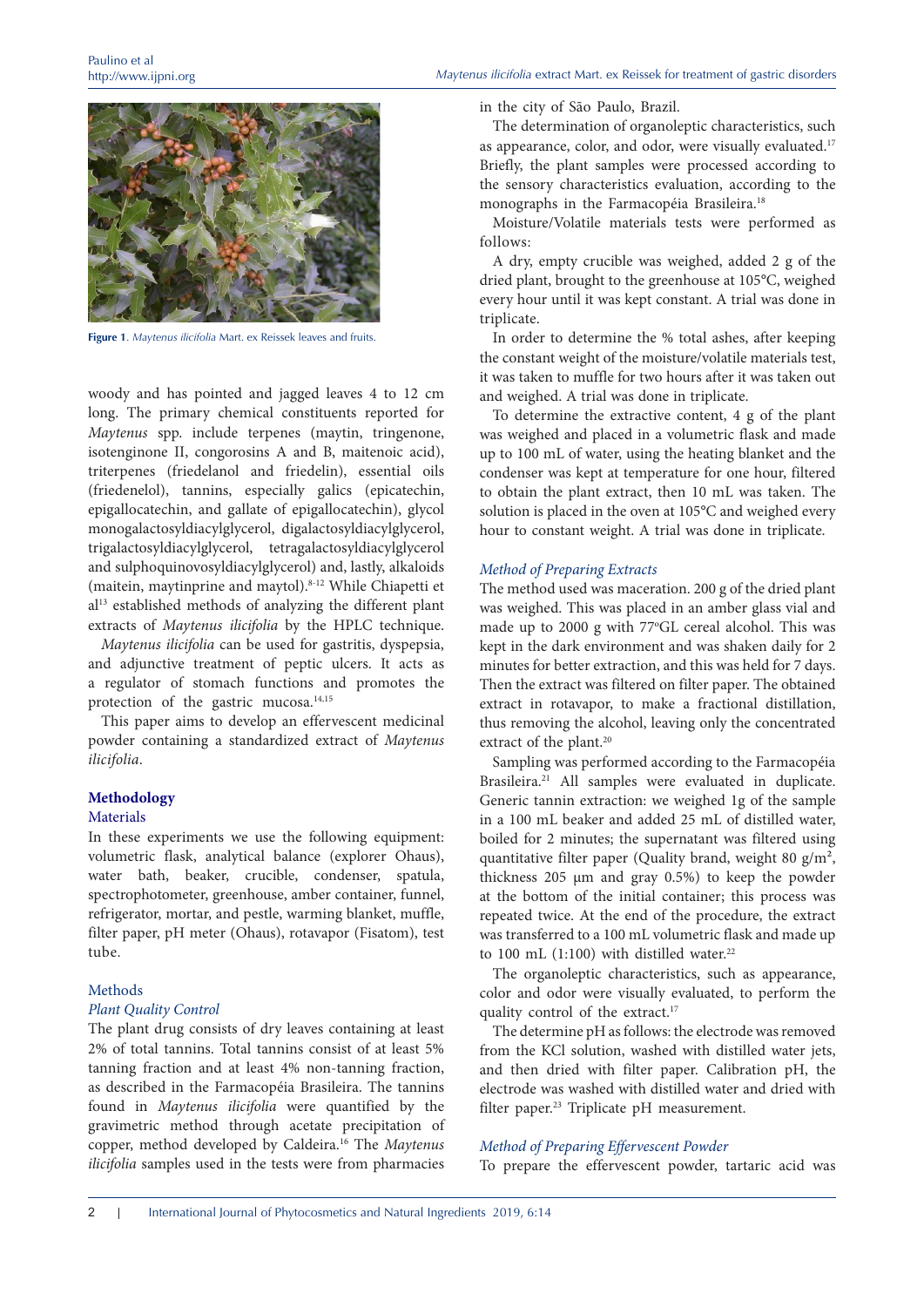weighed, placed in a porcelain mortar and ground to reduce the particle size of the powder. The citric acid was weighed and put to the same mortar, ground, and homogenized. The sodium bicarbonate was weighed and added to the same mortar, ground and homogenized. The prepared powder was used to add varying percentages of the *M. ilicifolia* extract, making the mixture with a dough consistency. This formed mass was passed through a sieve 60 to form granules and then placed in the oven to dry 45°C for 24 hours. This was removed from the greenhouse and re-sieved in the same mesh, obtaining an effervescent powder.20 This effervescent powder was used as a base for the addition of organoleptic modifying agents such as flavoring and sweetening agents.

# Stability Assessment Method *Cycle Testing*

The stability of the *M. ilicifolia* extract powder was evaluated per sample, which was stored 24 hours at room temperature (25 $\degree$ C), 24 hours in the oven (45 $\degree$ C), and 24 hours in the freezer  $(-5^{\circ}C)$ , requiring a repetition of this procedure for 42 days. In the end, the organoleptic characteristics (appearance, color, taste, odor), effervescence time, pH, density were evaluated. Every 2 weeks a sample was taken from each temperature, and 24 hours later, it was evaluated.<sup>24</sup>

#### *Accelerated Stability Test*

The stability of *M. ilicifolia* extract containing powder was evaluated under different temperature conditions for a period of 42 days. The prepared powder was packed in 16 amber vials. The samples were divided into four groups of four samples each, and each group was subjected to one of the following temperature conditions: room temperature (25 $\rm ^oC$ ), oven (45 $\rm ^oC$ ), freezer (-5 $\rm ^oC$ ) and refrigerator (+ 4°C). On the first day, the organoleptic characteristics, effervescence time, pH, and density were analyzed. Every two weeks a sample was taken from each temperature and 24 hours later it was evaluated.<sup>20</sup>

## *Determination of Organoleptic Characteristics and Effervescence Time*

The appearance, color, and odor of the effervescent powder and solution formed after being added to water were visually evaluated. Five grams of the powder was solubilized in 50mL of water. After the end of effervescence was assessed as to the appearance, color, odor, and taste of the formed solution.<sup>17</sup>

Five grams of the effervescent powder was solubilized in 50 mL of water. The effervescence time was observed and timed until all the powder was dissolved.

#### *Determination of pH*

The solution formed in the effervescence time evaluation was used for pH evaluation.<sup>17</sup> The electrode was removed from the KCl solution, washed with distilled water jets,

and then dried with filter paper. Calibration was then performed by immersing the electrode in the pH 7.0 buffer solution, adjusting the pH value to the tabulated value by the calibration button. The procedure was repeated with pH 4.0 buffer. The electrode was washed with distilled water and dried with filter paper.<sup>23</sup> The pH reading was performed in triplicate by placing the electrode in the solution formed from the effervescent powder.

#### *Determination of Bulk Density*

A clean, dry, and previously calibrated metal pycnometer was used for density determination. Calibration consisted of determining the mass of the empty pycnometer and the weight of its contents with water already distilled at 20°C. The sample was placed on the pycnometer, and the excess substance was removed and weighed. The weight of the sample was obtained by the difference in the mass of the full and empty pycnometer. The ratio of net mass to water mass, both at 20°C, is the relative density.<sup>23</sup>

#### **Results**

#### Plant Quality Control

The plant was identified as *M. ilicifolia*, according to the report analyzed from the supplier.

The result of organoleptic characteristics was aspect ground, color greenish brown, and odor plant characteristic.

In the moisture/volatile materials test, the sample presented a value of 8.12%, with a maximum reference value of 10% presented in the Farmacopéia portuguesa,<sup>25</sup> so there was no deviation in the result.

In the total ashes test, the sample presented the value of 6.18%, having as maximum reference value 8% shown in the Farmacopéia brasileira,<sup>26</sup> so there was no deviation in the result.

The value of the extractive content in the sample was 26%, with a minimum reference value of 15% presented in the British pharmacopeia,<sup>27</sup> so there was no deviation in the result.

## Extract Quality Control

The result of organoleptic characteristics was aspect liquid, color greenish brown, flavor extremely bitter, and odor plant characteristic. The pH value was 5.29.

The final formulations and the degree of usual proportions in the formula for effervescent sodium phosphate are shown in Table 1.

The formulation was developed to contain 1 g of standardized dry extract of *M. ilicifolia* equivalent to 35 mg of total tannins expressed as *Maytenus* tannins distributed in a 50g sample of effervescent powder.

## **Discussion**

According to some studies,28-31 *M. ilicifolia* present action against peptic ulcer and gastritis. Coulaud-Cunha et al<sup>30</sup> report that the action of *M. ilicifolia* on the peptic ulcer and gastritis involves more than one mechanism of action, not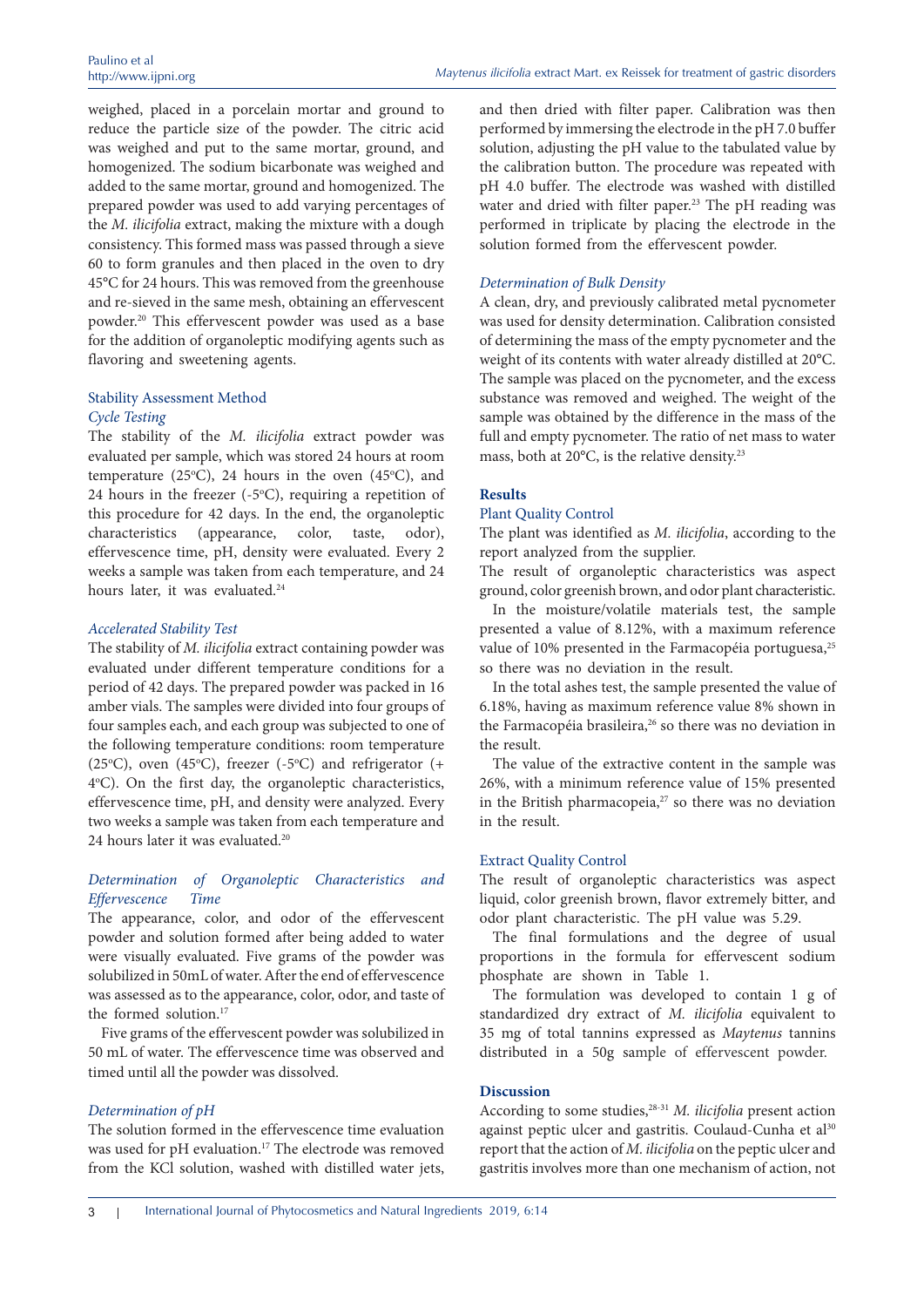**Table 7.** Raw Material Quantity

| Material                                                      | Quantity |
|---------------------------------------------------------------|----------|
| Dibasic sodium phosphate dry and powdered                     | 18%      |
| Tartaric acid, dry powder                                     | 23%      |
| Sodium bicarbonate                                            | 42%      |
| Citric acid, monohydrate                                      | 15%      |
| Standardized dry extract Maytenus ilicifolia Mart. ex Reissek | 2%       |

yet conclusively elucidated, that both tannins, especially epigallocatechin, and essential oils, especially fridenelol, are responsible by the gastroprotective effects.

Carlini and Frochtengarten,<sup>28</sup> in studies with *M*. *ilicifolia* stuffy, report that the longer the treatment, the higher the gastroprotection without changes in pH. Such observation of *M. ilicifolia* in frogs proved that this has an inhibitory effect on histamine  $\mathrm{H}_{_2}$  mediators in parietal cells. According to Gilman et al,<sup>32</sup> when stimulated, cause the activation of adenylyl cyclase, initiating a series of complex morphological and biochemical alterations, which leads to increased gastric secretion, functioning as an  $\mathrm{H}_{\mathrm{2}}$  antagonist, besides inhibiting the effect of gastrin. It has also been shown that both epigallocatechin (tannin) and fridenelol (essential oil) are responsible for part of the protective effect of the gastric mucosa.<sup>29,33</sup>

The evidence of the synergistic effect between the components of *M. ilicifolia* was corroborated in studies by Queiroga et al,<sup>34</sup> which demonstrated that tannins, when used separately in indomethacin-induced ulcer models, have no activity.

Carlini and Frochtengarten<sup>28</sup> related the action of *M*. *ilicifolia* with its richness in tannins and those used. Several gallic tannins, including epigallocatechin, have been shown to inhibit the potassium-dependent membrane from offering a new product ATPase of gastric mucosa cells responsible for the secretion of hydrochloric acid in the stomach. This mechanism is processed by competitive inhibition. Later studies, such as Murakami et al<sup>35</sup> and Annuk et al<sup>36</sup> proved that there is a non-competitive inhibition, suggesting two distinct places of action. Still, according to Murakami et al,<sup>35</sup> epigallocatechin-3-gallate proved to be the most active compound. According to Annuk et al,<sup>36</sup> there is another mechanism of action related against *H. pylori*, frequently involved in clinical studies. Studies showed that gallic tannins of different medicinal plants had bacteriostatic action against *H. pylori* in vitro. Such action was mainly due to the change in membrane permeability, leading to electrolyte and water losses. It was also demonstrated that they acted to the bacteria's adhesion to the gastric mucosa, preventing its pathogenic action.

Clinical studies have shown *M. ilicifolia* antimicrobial activity, antiviral potential, antifungal, antiprotozoal, and anti-inflammatory activity.37,38

According to Ferreira et al,<sup>39</sup> in a work carried out with

aqueous extract of *M. ilicifolia* leaves it was demonstrated the inhibition of histamine stimulated gastric secretion in frog gastric mucosa. After this experiment, it was concluded that the freeze-dried aqueous extract reduced the basal acid secretion in the frog's isolated gastric mucosa by the antagonistic effect of histamine  $H<sub>2</sub>$  receptors, as well as cimetidine and ranitidine.

According to studies carried out in ethanolic extract and freeze-dried aqueous extract of *M. ilicifolia,* the chemical components mauritianin, trifoline, hyperine, epicatechin, canferol, and galactiol were isolated. From these, it was proved by high-performance liquid chromatography that only the compounds mauritianin and kaempferol have activities on the volume and pH of gastric secretion of rats, being glycosides of great importance on the gastroprotective effect.40

Isolation of friedelan-3β-ol and friedelin triterpenes from *M. ilicifolia* leaves confirmed that these two substances were not able to decrease indomethacininduced gastric ulcers in rats.<sup>41</sup>

Several clinical studies have been performed with *M. ilicifolia* in the treatment of peptic ulcer and dyspepsia28,42,43,44 and corroborated the actions described in animal models.

"Espinheira-santa" (*M. ilicifolia*) is a phytotherapeutic of relevant therapeutic action, especially anti-ulcerogenic, given its pharmacological efficacy and safety. It is worth remembering that, due to lack of studies, it is not recommended for children and should not be used by pregnant women, since studies in mice (female and pregnant) indicated a significant decrease in the number of embryos, besides having estrogenic activity, which may interfere in the uterine receptivity of the embryo. Among its pharmacological activities, anti-ulcerogenic activity stands out, which can be compared to the action of ranitidine and cimetidine.45

Tabach et al demonstrated in important preclinical<sup>46</sup> and clinical47 studies the toxicological safety and therapeutic efficacy in humans following the use of standardized *M. ilicifolia* extract.

 $\rm{H}_{2}$  receptor antagonists like ranitidine, cimetidine, reversibly, and competitively inhibit histamine binding while proton pump inhibitors like omeprazole and pantoprazole by inhibiting gastric acid secretion. Generally, these drugs are well tolerated; however, occasional adverse effects may occur.

As noted throughout the paper, there are quite effective drugs for the treatment of gastric disorders, but there are always some exceptions to their use. The use of these drugs is widespread and used in chronic treatment, and these need to be monitored for any adverse effects that can only be observed with the abuse or long-term use of the drug.

The new product is a powder containing *M. ilicifolia* extract. Over time, various formulations were tested to meet market expectations.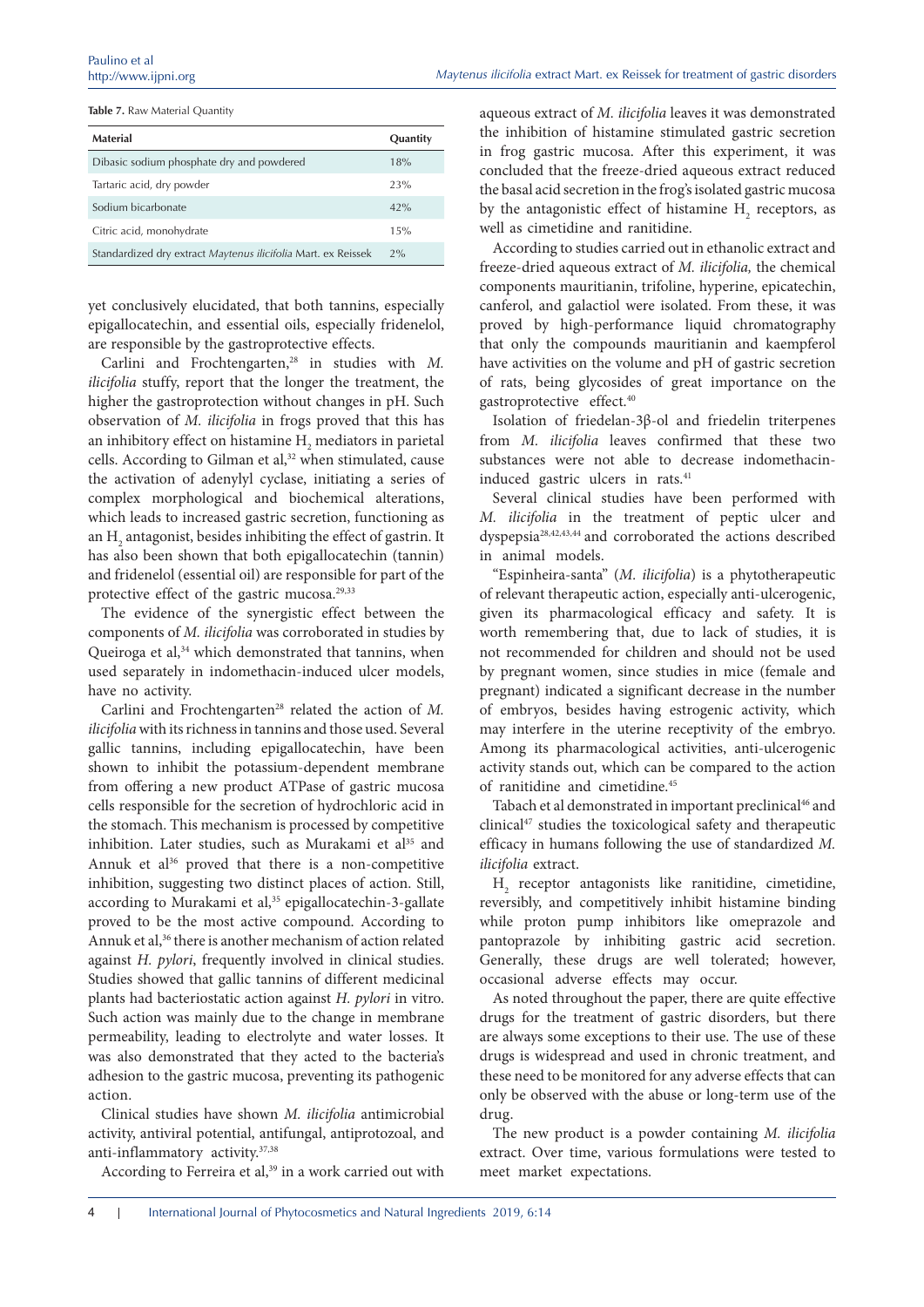

**Figure 2**. Pharmacological mechanisms of action to *Maytenus ilicifolia* on the digestive system. Adapted from Veloso, C.C. 2017 Rev Brasil Farmacogn. Vol. 24. 4. 4.

In this work, we demonstrate for the first time that an effervescent, stable, and effective formulation can be developed using a standardized extract of *M. ilicifolia* and may serve as a prototype for other herbal formulations (Figure 2).

With the information discussed above, it was possible to conclude that the product had good stability, keeping its organoleptic characteristics stable, with no change in pH, a slight increase in effervescence time, suffering only a change in density, but did not interfere with product quality.

Further quality control testing is also required, as we do not take the time to develop these tests in this paper. Study of the most suitable packaging for this product so that it can enter the market without stability problems.

#### **Competing Interests**

None.

#### **References**

- Sgambato D, Miranda A, Romano L, Romano M. Gut microbiota and gastric disease. Minerva Gastroenterol Dietol. 2017;63(4):345-354. doi[:10.23736/s1121-421x.17.02380-7](https://doi.org/10.23736/s1121-421x.17.02380-7)
- 2. Burukoglu D, Baycu C, Taplamacioglu F, Sahin E, Bektur E. Effects of nonsteroidal anti-inflammatory meloxicam on stomach, kidney, and liver of rats. Toxicol Ind Health. 2016;32(6):980-986. doi:[10.1177/0748233714538484](https://doi.org/10.1177/0748233714538484)
- 3. Uchida M, Kobayashi O, Shimizu K. Gastric emptying after artificial ulceration in rats: differences due to the site of the ulcer and the effects of prokinetic drugs. J Smooth Muscle Res. 2017;53(0):48-56. doi:[10.1540/jsmr.53.48](https://doi.org/10.1540/jsmr.53.48)
- 4. Calam J, Baron JH. ABC of the upper gastrointestinal tract: pathophysiology of duodenal and gastric ulcer and gastric cancer. BMJ. 2001;323(7319):980-982. doi[:10.1136/](https://doi.org/10.1136/bmj.323.7319.980) [bmj.323.7319.980](https://doi.org/10.1136/bmj.323.7319.980)
- 5. Herrington JL Jr, Sawyers JL. Gastric ulcer. Curr Probl Surg. 1987;24(12):759-865. doi[:10.1016/0011-3840\(87\)90018-9](https://doi.org/10.1016/0011-3840(87)90018-9)
- 6. Tari A, Hamada M, Kamiyasu T, et al. Effect of enprostil on

omeprazole-induced hypergastrinemia and inhibition of gastric acid secretion in peptic ulcer patients. Dig Dis Sci. 1997;42(8):1741-1746. doi:[10.1023/a:1018825902055](https://doi.org/10.1023/a:1018825902055)

- 7. Hermansson M, Staël von Holstein C, Zilling T. Peptic ulcer perforation before and after the introduction of H2-receptor blockers and proton pump inhibitors. Scand J Gastroenterol. 1997;32(6):523-529. doi[:10.3109/00365529709025093](https://doi.org/10.3109/00365529709025093)
- 8. Fonseca APND, Silva GDF, Carvalho JJ, Salazar GDCM, et al. Estudo fitoquímico do decocto das folhas de Maytenus truncata Reissek e avaliação das atividades antinociceptiva, antiedematogênica e antiulcerogênica de extratos do decocto. Quím. Nova. 2007;30(4):842-847. doi:[10.1590/S0100-](https://doi.org/10.1590/S0100-40422007000400016) [40422007000400016](https://doi.org/10.1590/S0100-40422007000400016)
- 9. Mendes BG, Machado MJ, Falkenberg M. Triagem de glicolipídios em plantas medicinais. Rev Bras Farmacogn. 2006;16(4):568-575. doi:[10.1590/S0102-](https://doi.org/10.1590/S0102-695X2006000400022) [695X2006000400022](https://doi.org/10.1590/S0102-695X2006000400022)
- 10. Ohsaki A, Imai Y, Naruse M, Ayabe S, Komiyama K, Takashima J. Four new triterpenoids from Maytenus ilicifolia. J Nat Prod. 2004;67(3):469-471. doi:[10.1021/np030379d](https://doi.org/10.1021/np030379d)
- 11. Lameira OA, Pinto JEBP. Plantas medicinais: do cultivo, manipulação e uso à recomendação popular. Belém: Embrapa; 2008:19-26.
- 12. Lorenzi H, Matos FJA. Plantas medicinais no Brasil nativas e exóticas. 2nd ed. Nova Odessa: Plantarum; 2008:544.
- 13. Chiapetti TP, Malavasi UC, Braga GC, Malavasi MM. Effects of the extraction method and chromatographic separation solvent in the antioxidant activity of different species of "espinheira-santa". J Food Sci Technol. 2019;56(11):5056- 5062. doi[:10.1007/s13197-019-03978-1](https://doi.org/10.1007/s13197-019-03978-1)
- 14. Brasil. Agência Nacional de Vigilância Sanitária. Farmacopeia Brasileira. Formulário Fitoterápico Nacional. [http://portal.](http://portal.anvisa.gov.br/documents/33832/259456/Suplemento+FFFB.pdf/478d1f83-7a0d-48aa-9815-37dbc6b29f9a) [anvisa.gov.br/documents/33832/259456/Suplemento+FFFB.](http://portal.anvisa.gov.br/documents/33832/259456/Suplemento+FFFB.pdf/478d1f83-7a0d-48aa-9815-37dbc6b29f9a) [pdf/478d1f83-7a0d-48aa-9815-37dbc6b29f9a.](http://portal.anvisa.gov.br/documents/33832/259456/Suplemento+FFFB.pdf/478d1f83-7a0d-48aa-9815-37dbc6b29f9a) Accessed 11 Dec 2019.
- 15. Santos-Oliveira R, Coulaud-Cunha S, Colaço W. Revisão da Maytenus ilicifolia Mart. ex Reissek, Celastraceae. Contribuição ao estudo das propriedades farmacológicas [Review of Maytenus ilicifolia Mart. ex Reissek, Celastraceae. Contribution to the studies of pharmacological properties]. Rev Bras Farmacogn. 2009;19(2b):650-659. doi[:10.1590/](https://doi.org/10.1590/S0102-695X2009000400025) [S0102-695X2009000400025](https://doi.org/10.1590/S0102-695X2009000400025)